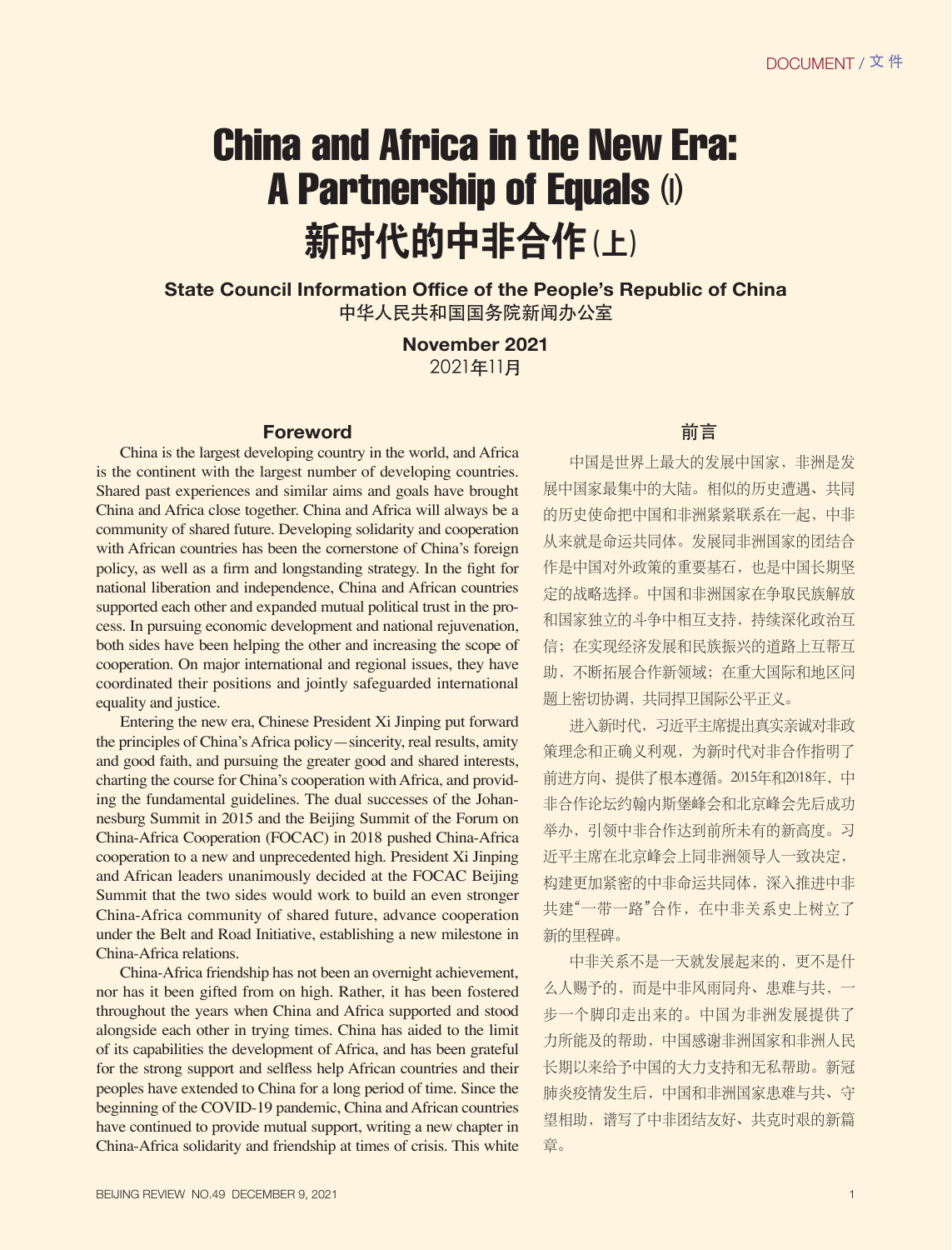paper is designed to document the successes of China-Africa cooperation in the new era, and offer a perspective on future cooperation between the two sides.

#### **I. Building an Even Stronger China-Africa Community of Shared Future**

China and Africa enjoy a long-lasting friendship. Chairman Mao Zedong and other first-generation leaders of the People's Republic of China (PRC), along with African statesmen of the older generation, laid the foundations for China-Africa friendship. China has always offered respect, appreciation, and support for Africa, and the Chinese people have shared weal and woe and mutual assistance with African people, exploring a distinctive path to winwin cooperation. At the FOCAC Beijing Summit held in September 2018, the two sides decided to build an even stronger China-Africa community of shared future and lead China-Africa relations and cooperation into a new era. China and Africa have stood together in success and adversity, setting an example for building a global community of shared future.

#### **1. The Principles of Sincerity, Real Results, Amity and Good Faith and the Principles of Pursuing the Greater Good and Shared Interests**

The principles of sincerity, real results, amity and good faith and the principles of pursuing the greater good and shared interests epitomize China's policy to Africa. They represent the essence of Chinese culture and embody the historical traditions of China-Africa friendship—a role model for international cooperation with Africa. They are the overarching guiding principles for China in building up solidarity and cooperation with developing countries, including those in Africa.

"Sincerity" is how we treat our African friends. Nothing is more important than a true friend. China has always considered solidarity and cooperation with African countries to be an essential element of its foreign policy. This will never change, not even when China grows stronger and enjoys a higher international status. China is ready to reinforce mutual support with African countries on issues involving core interests and major concerns of either or both. China will continue its firm support for Africa's position on international and regional affairs, and uphold the common interests of developing countries. China will continue its support for African countries' efforts to resolve their continent's issues in their own way, and make a greater contribution to peace and security in Africa. China will continue its firm support for African countries' efforts to explore development paths suited to their national conditions. It also stands ready to increase exchanges on governance experience with African countries and boost common development and prosperity, by drawing on wisdom from the time-honored civilizations and experience of both sides.

"Real results" are what China aims to achieve in its cooperation with Africa. China is a champion of win-win cooperation and works to put the principle into action. China is committed to integrating its own development closely with Africa's development, and the Chinese people's interests with those of African peoples. By so doing, China sincerely hopes that African countries will grow stronger and that African life will get better. While pursuing its own devel-

为介绍新时代中非合作成果,展望未来中非合 作前景,特发布本白皮书。

## 一、构建更加紧密的中非命运共同体

中非友好源远流长。毛泽东主席等新中国第一 代领导人和非洲老一辈政治家共同奠定了中非友 好关系基础。长期以来,中国始终尊重非洲、热 爱非洲、支持非洲,中国人民始终同非洲人民同 呼吸、共命运,同心相向、守望相助,走出了一 条特色鲜明的合作共赢之路。在2018年9月中非合 作论坛北京峰会上,中非双方决定构建更加紧密 的中非命运共同体,在中非关系史上树立了新的 里程碑,引领中非关系和中非合作迈入新时代。 中非风雨同舟、携手前行,为推动构建人类命运 共同体树立了典范。

### (一)秉持真实亲诚理念和正确义利观

"真、实、亲、诚"和正确义利观高度凝练和 概括了中国对非政策理念,体现了中国优秀文化 的道德精髓,融入了中非传统友谊的历史积淀, 树立了国际对非合作的时代标杆,是中国加强同 包括非洲在内的发展中国家团结合作的总体指导 原则。

对待非洲朋友,讲一个"真"字。真朋友最可 贵。中国始终把发展同非洲国家的团结合作作为 中国对外政策的重要基础,这一点绝不会因为中 国自身发展和国际地位提高而发生变化。中国将 继续同非洲国家在涉及对方核心利益和重大关切 问题上相互支持,继续在国际和地区事务中坚定 支持非洲国家的正义立场,维护发展中国家共同 利益。中国将继续坚定支持非洲国家自主解决本 地区问题的努力,为促进非洲和平与安全作出更 大贡献。中国将继续坚定支持非洲国家探索适合 本国国情的发展道路,加强同非洲国家在治国理 政方面的经验交流,从各自的古老文明和发展实 践中汲取智慧,促进中非共同发展繁荣。

开展对非合作,讲一个"实"字。中国不仅是 合作共赢的倡导者,更是积极实践者。中国致力 于把自身发展同非洲发展紧密联系起来,把中国 人民利益同非洲人民利益紧密结合起来,把中国 发展机遇同非洲发展机遇紧密融合起来,真诚希